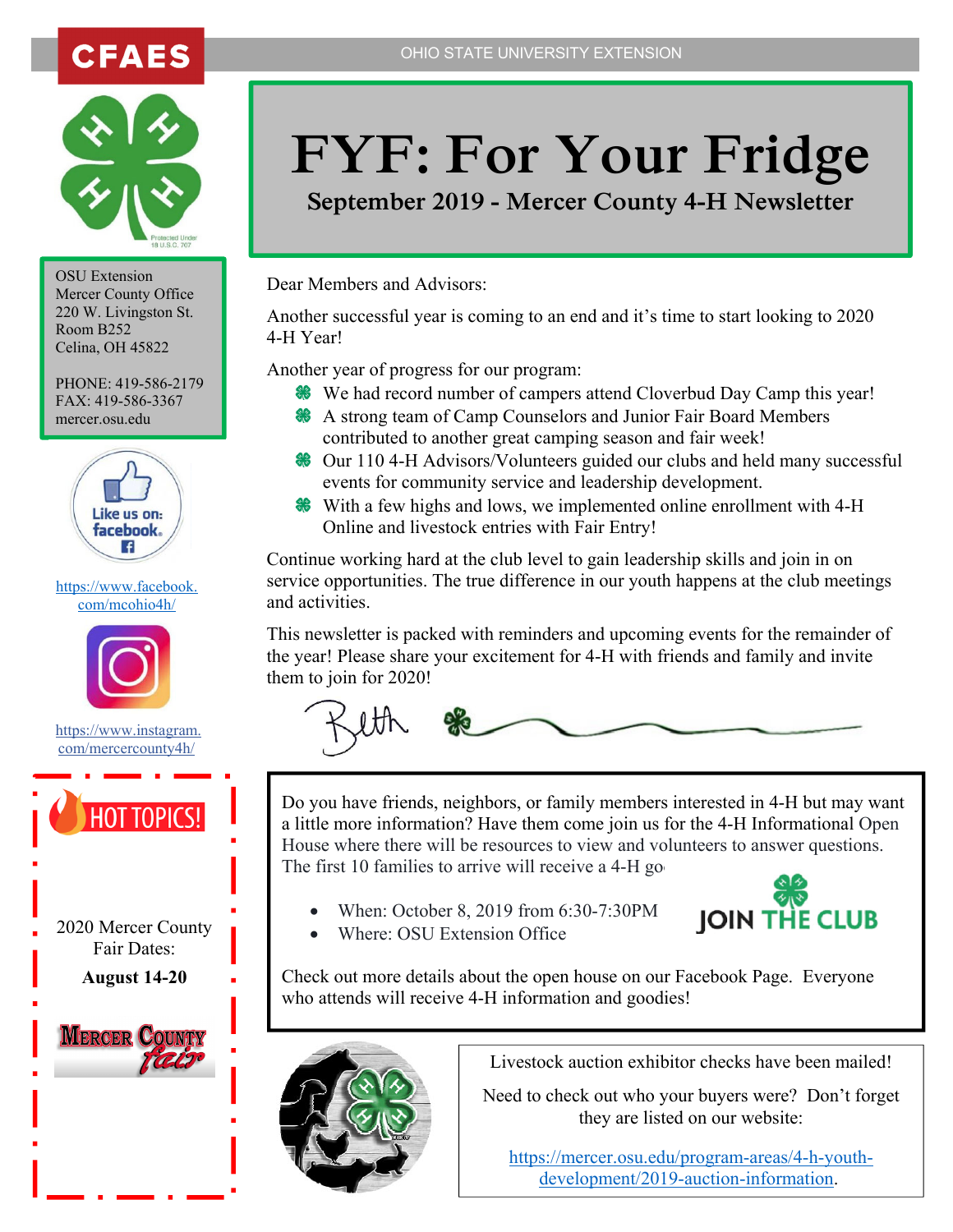Did you win a trophy or award for your 4-H project? Did you sell your animal in the livestock auction? If so, please be sure to send them a thank you card to that sponsor to thank them for their generous support. Without their support, we could not continue to offer awards, special recognition or have the auction without them.

## **Thank You Contest**

- 1. Send your Thank You Cards. Remember that includes: trophy, banner, plaque, and buyers in the auction.
- 2. Email Erica Bowers (bowers.360@osu.edu) and report that you completed step 1 by September 27, 2019.
- 3. Your name will be included in a drawing for some awesome door prizes.

Interested in becoming a part of the Junior Fair Board? Want to learn more about becoming a Camp Counselor in Training? Both groups are great for developing leadership skills, responsibility and a chance to meet and work with new people.

#### **Applications deadline to apply for both groups is October** 1<sup>st</sup>!

More information and applications can be found on our website:

https://mercer.osu.edu/program-areas/4-h-youthdevelopment



Are you a Camp Counselor, CIT, Junior Fair Board Member or Advisior? Don't forget to RSVP to the annual 4-H Recognition Banquet by October  $8<sup>th</sup>$ !



We have many talented and skilled 4-H members in our county and that was evident our judging's held back in July. I am also very proud of how well decorated the booths were for fair and the projects displayed.

We had over 600 Special Interest, Food & Nutrition, Clothing and Cloverbud projects completed at judging!

Congrats to those members who took home an extra ribbon:



- 345 Outstanding of the Day Ribbons at County Level
- 118 State Fair Delegates
- 21 Outstanding of the Day Awards at State Fair
- 5 Clock Trophies at State Fair

This year around 300 members signed up for a single livestock project and approximately 50 members show in multiple livestock projects. Our numbers have grown in sheep, goat and dairy goat.

The local community businesses and families came to support our members at the auction giving over \$325,000 back to the youth. Thanks to all the volunteers that help set-up and clean buildings, work weigh-in and shows, and support our members at the show.

Congratulations to all of our members!